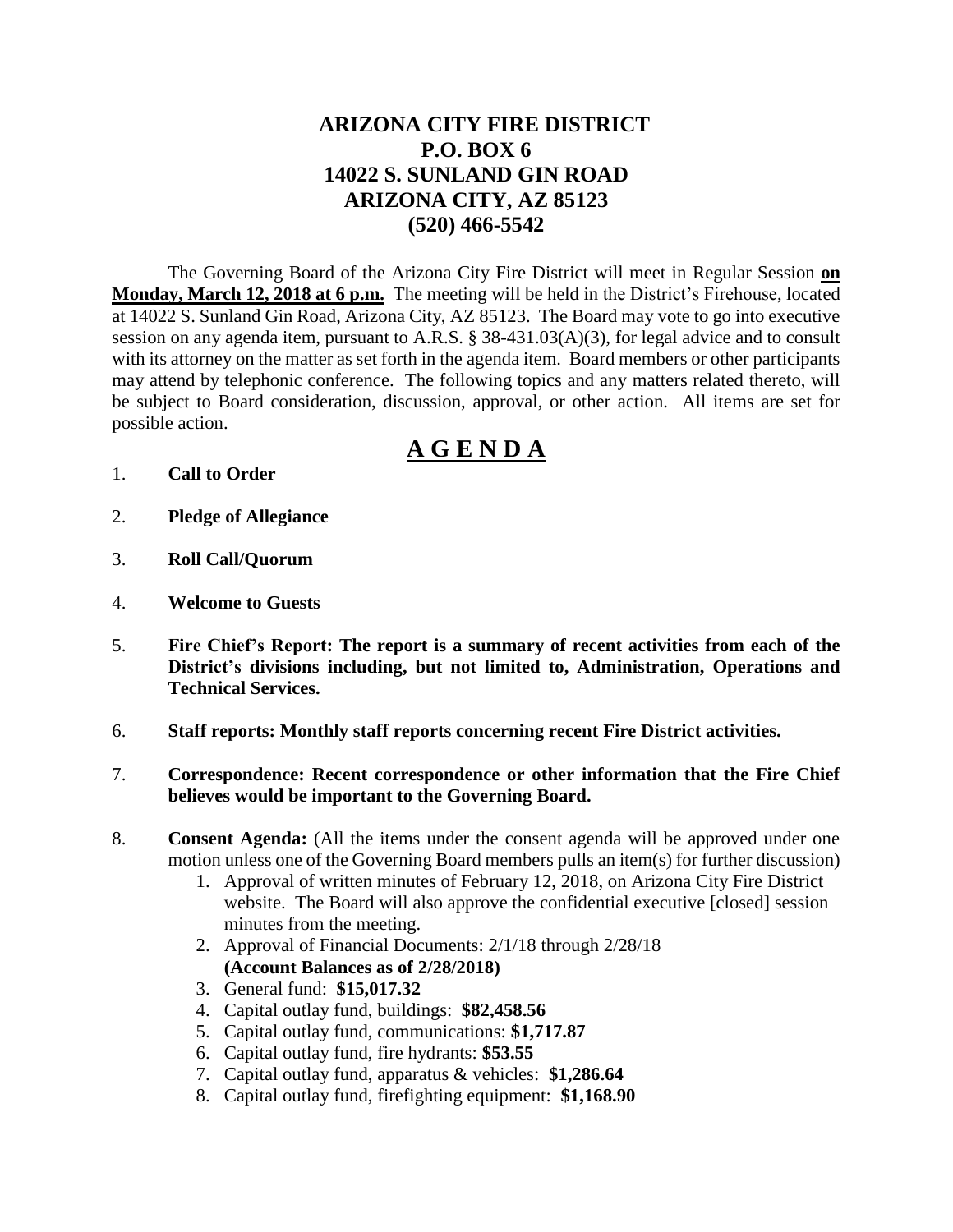# 9. **Call to the Public:**

Comments from the public: Those wishing to address the Arizona City Fire District Board need to request permission in advance by filling out a "**request to address the Board card".** The District Board is not permitted to discuss or take action on any item raised in the call to the public. However, individual Board members may be permitted to respond to criticism directed to them. Otherwise, the Board may direct that staff review the matter or that the matter be placed on a future agenda. The District Board cannot discuss or take legal action on any issue raised during the Call to the Public due to restrictions of the Open Meeting Law.

## 10. **Old Business:**

- 1. Saunders Audit. (Fire Chief Jeffrey Heaton) There will be a presentation of the District's full annual audit, as required by A.R.S. 48-253 and 48-805.02. It concerns review of all of the District's accounts, revenues and expenditures for fiscal year 2017.
- 2. Approval of revised regular and executive session meeting minutes from the Board's meeting of November 16, 2016. The Board might go into executive session, pursuant to A.R.S. 38-431.03 (A) (2), (3) & (4), for legal advice from its attorney and to review confidential records on this item.

# 11. **New Business:**

- 1. Changing of future regular Board Meeting time. (Board Chairman Tim McCain)
- 2. Special Presentation for the Arizona City Golf Course (Fire Chief Jeffrey Heaton)
- 3. Special Presentation for the First Baptist Church of Arizona City Playground Committee (Fire Chief Jeffrey Heaton)
- 4. Special Presentation (Retirement Member). (Fire Chief Jeffrey Heaton)
- 12. **Next Meeting Date:** Regular Business meeting April 09, 2018

## 13. **Agenda items for next meeting are due by**: April 02, 2018

## 14. **Adjournment**

I, **Hazel F. Corbin, Administrative Assistant** of the Arizona City Fire District, do herby swear that I posted the foregoing notice and agenda at the District's office building on Sunland Gin Road, and the District's bulletin board at the Arizona City Post Office and the District's Web page on **Tuesday, March 5, 2018 prior to 6pm.**

#### **\_\_\_\_\_\_\_\_\_\_\_\_\_\_\_\_\_\_\_\_\_\_\_\_\_\_\_\_\_\_\_\_\_\_\_\_ Hazel F. Corbin, Administrative Assistant**

This notice is posted in accordance with A.R.S. 38.431.02. All members of the public are invited to attend this meeting. Two packets containing the agenda, together with non-confidential supporting documents, will be available for public viewing at the meeting. Meeting materials may also be obtained by contacting Hazel F. Corbin at (520) 466-5542 Ext. 10.